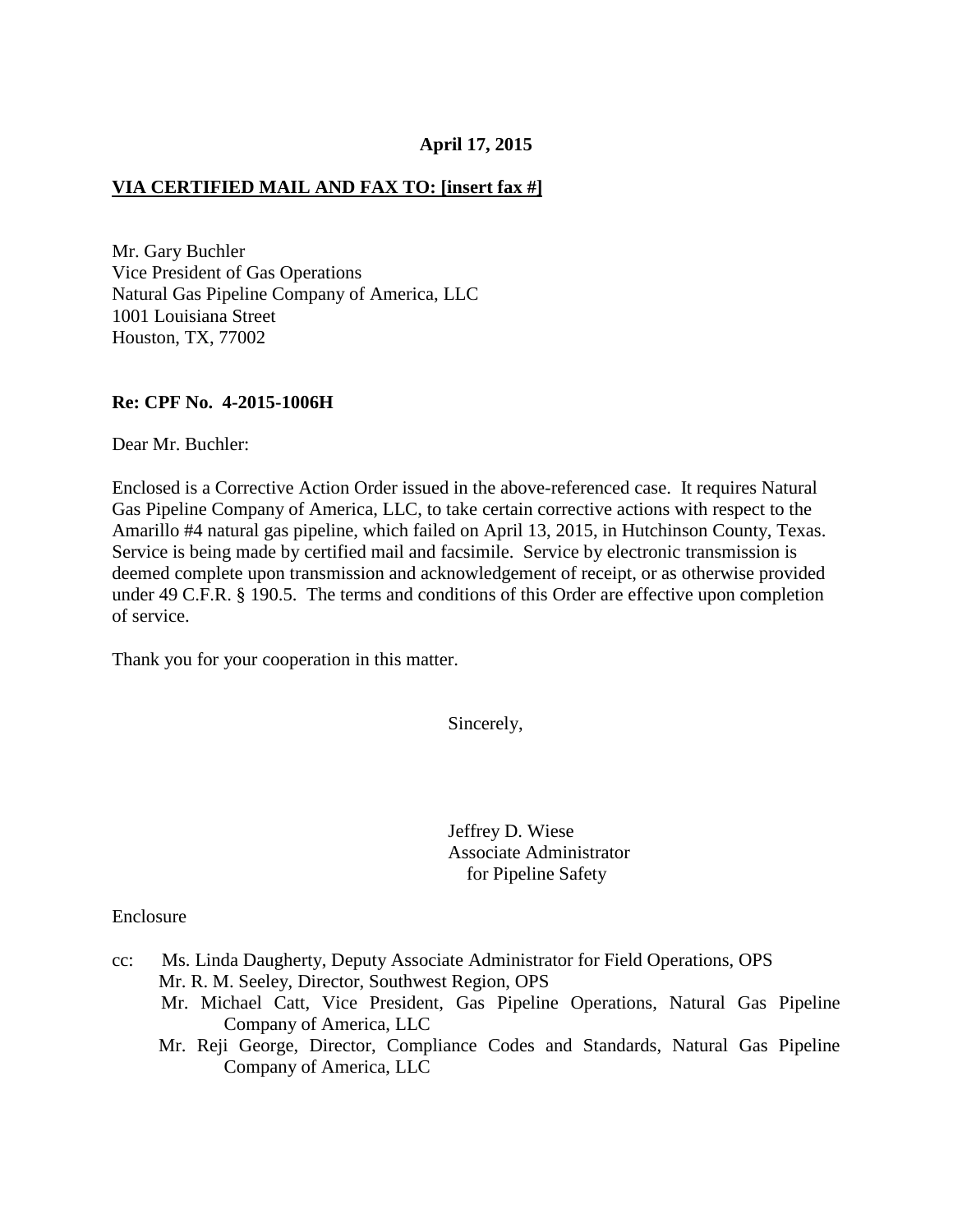## **U.S. DEPARTMENT OF TRANSPORTATION PIPELINE AND HAZARDOUS MATERIALS SAFETY ADMINISTRATION OFFICE OF PIPELINE SAFETY WASHINGTON, D.C. 20590**

**)** 

**In the Matter of )** 

 **)**  Natural Gas Pipeline Company,  $\qquad \qquad$  OPF No. 4-2015-1006H  **of America, LLC )** 

**\_\_\_\_\_\_\_\_\_\_\_\_\_\_\_\_\_\_\_\_\_\_\_\_\_\_\_\_\_\_\_\_\_\_\_\_** 

 **)** 

**\_\_\_\_\_\_\_\_\_\_\_\_\_\_\_\_\_\_\_\_\_\_\_\_\_\_\_\_\_\_\_\_\_\_\_ )** 

**Respondent. )** 

# **CORRECTIVE ACTION ORDER**

## **Purpose and Background:**

This Corrective Action Order (Order) is being issued under the authority of 49 U.S.C. § 60112 to require Natural Gas Pipeline Company of America, LLC (NGPL or Respondent), to take the necessary corrective actions to protect the public, property, and the environment from potential hazards associated with the recent failure on Respondent's Amarillo No. 4 natural gas pipeline.<sup>1</sup>

A reportable incident occurred on the Amarillo No. 4 pipeline in Hutchinson County, Texas, on April 13, 2015, resulting in the release of an estimated 750,000 million cubic feet (mmcf) of natural gas which ignited causing an explosion and fire. Pursuant to 49 U.S.C. § 60117, the Pipeline and Hazardous Materials Safety Administration (PHMSA), Office of Pipeline Safety (OPS), initiated an investigation of the accident. The preliminary findings of the ongoing investigation are as follows.

## **Preliminary Findings:**

- On April 13, 2015, at approximately 10:55 a.m. Central Standard Time (CST), a failure occurred on the 30-inch diameter Amarillo #4 pipeline approximately 7.7 miles west of the town of Stinnett, Texas at 101.4454354 Longitude, 35.9862413 Latitude. The accident was reported to the National Response Center (NRC Report # 1113463) on April 13, 2015, at approximately 12:17 p.m. CST.
- The Amarillo #4 pipeline extends approximately 20.47 miles from Compressor Station 112 to just beyond Compressor Station 191 and is part of Respondent's "Fritch Unit,"

 $\overline{a}$ 1 Kinder Morgan, Inc. operates NGPL and owns a 20 percent interest in the pipeline company. Myria Holdings, Inc. owns the remaining interest. See http://www.kindermorgan.com/business/gas\_pipelines/central/NGPL/ (last accessed April 16, 2015).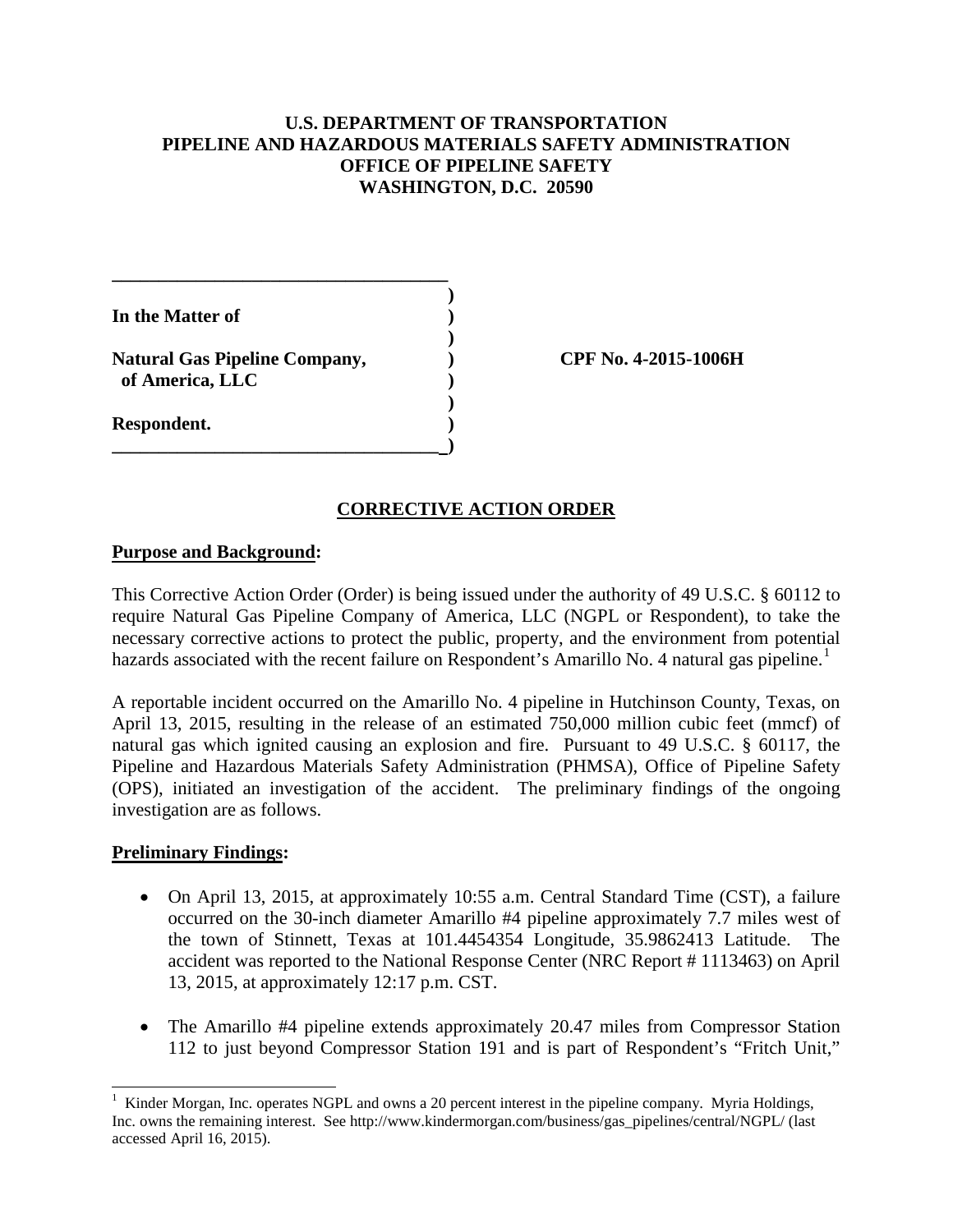consisting of approximately 515 miles of various pipelines running from Texas to Ohio. The Amarillo #4 pipeline crosses public roads and traverses areas near residences. Portions of the pipeline are located in High Consequence Areas (HCAs).

- As a result of the failure, an estimated 75,000 mmcf of natural gas was released in the blowout which ignited. A 60-foot section and a 30-foot section of pipe were ejected and landed approximately 60-feet and 100-feet from the failure site, respectively.
- The failure site is located approximately 9 miles downstream of Valve 1203 and approximately 0.5 miles upstream of Valve 1204. Local emergency responders closed nearby State Highway 152 and set up incident command of firefighting activities.
- In response, NGPL shut down the pipeline at Station 169 and worked to isolate the 9.5 mile section between Valve 1203, which had to be closed manually, and Valve 1204. Respondent's Amarillo #2 pipeline was also shut down to verify that it had not been damaged in the incident.
- The Amarillo #4 pipeline remains shut down. The cause of the failure has not yet been confirmed, but NGPL's pipeline systems in the area have some history of Stress Corrosion Cracking (SCC). The failed pipe sections are being transported to a metallurgist for testing and failure analysis.
- The Amarillo #4 pipeline was originally constructed in 1968. It consists of Grade X-52 30-inch diameter double submerged arc weld seam pipe manufactured by Republic Steel and has a nominal wall thickness of 0.289," with an asphalt coating and an impressed current cathodic protection system.
- The maximum allowable operating pressure (MAOP) of the pipeline is 712 psig. The MAOP was established by hydrostatic testing. The operating pressure at the time of the failure was approximately 702 psig.
- NGPL experienced an SCC failure in 2003 in another of Respondent's pipeline units known as the Oklahoma Extension pipeline system resulting in the issuance of Corrective Action Order 4-2003-1008H. Near neutral SCC was determined to be a causal factor in that failure. In 2012, a hard spot failure occurred in this unit on the Oklahoma Extension #1 line resulting in the issuance of Corrective Action Order 4-2012-1011H.
- NGPL conducted an in-line inspection (ILI) of the Amarillo #4 pipeline in 2011. It appears that the model used by NGPL in its risk analysis may have incorrectly characterized the pipeline as not susceptible to SCC due to erroneous data on the soil type. There are an estimated 14 miles of "like" pipe in this 20.47 mile segment.
- PHMSA issued Advisory Bulletin ADB-03-05 in October 2003, advising owners and operators of natural gas and hazardous liquids pipelines to consider the threat from stress corrosion cracking when developing and implementing their Integrity Management Plans.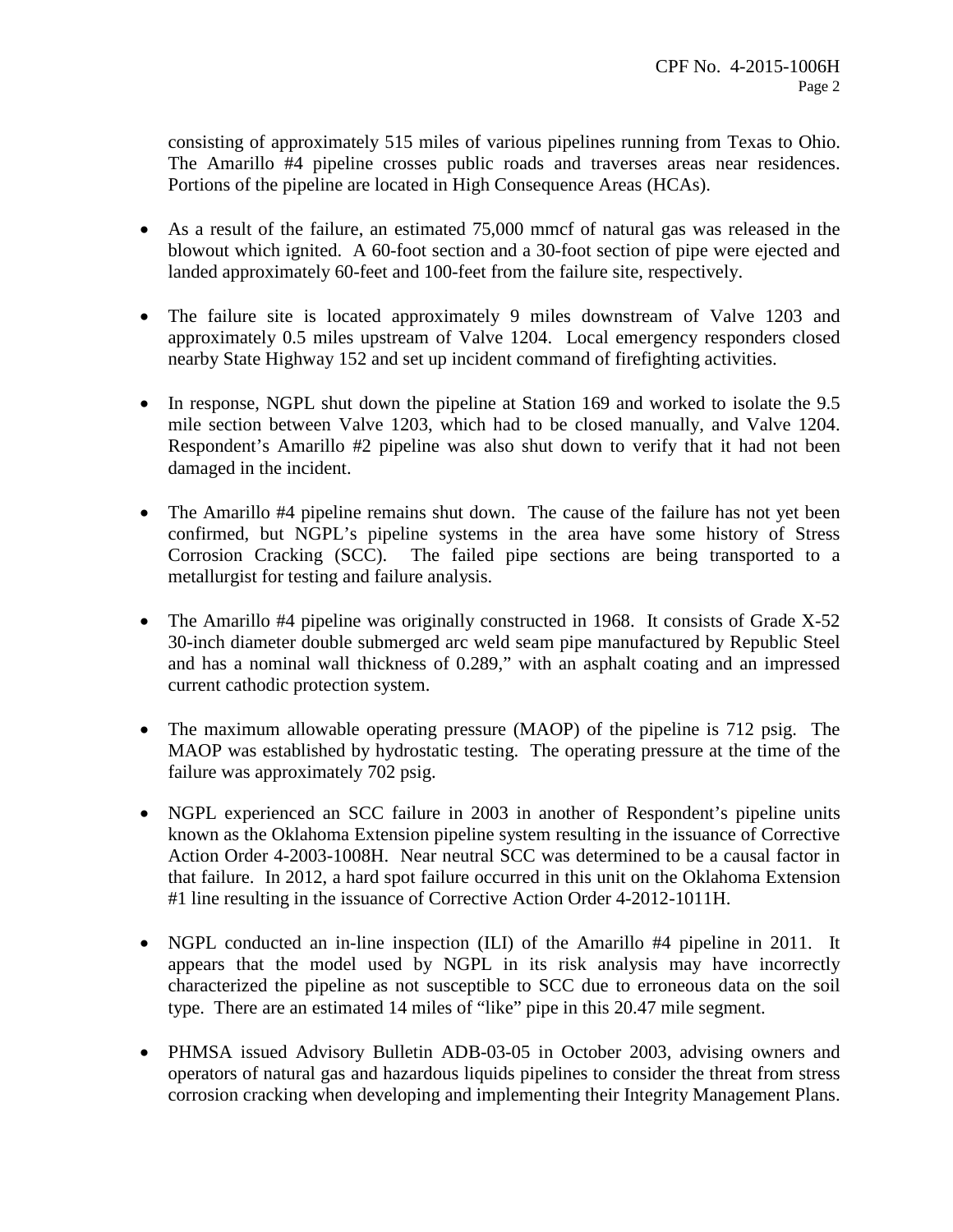The operators were to determine whether their pipelines were susceptible to SCC and assess the impact of SCC on pipeline integrity.

• NGPL operates one of the largest interstate pipeline systems in the country consisting of approximately 9,200 miles pipeline. $^{2}$ 

## **Determination of Necessity for Corrective Action Order and Right to Hearing:**

Section 60112 of Title 49, United States Code, provides for the issuance of a Corrective Action Order, after reasonable notice and the opportunity for a hearing, requiring corrective action, which may include the suspended or restricted use of a pipeline facility, physical inspection, testing, repair, replacement, or other action, as appropriate. The basis for making the determination that a pipeline facility is or would be hazardous, requiring corrective action, is set forth both in the above-referenced statute and 49 C.F.R. § 190.233, a copy of which is enclosed.

Section 60112 and the regulations promulgated thereunder provide for the issuance of a Corrective Action Order, without prior notice and opportunity for hearing, upon a finding that failure to issue the Order expeditiously would result in the likelihood of serious harm to life, property, or the environment. In such cases, an opportunity for a hearing and expedited review will be provided as soon as practicable after the issuance of the Order.

After evaluating the foregoing preliminary findings of fact, I find that continued operation of the pipeline without corrective measures is or would be hazardous to life, property, or the environment. Additionally, having considered the nature of the failure; the proximity of the pipeline to public road crossings and residences; the location of portions of the pipeline in HCAs; the age and manufacture of the pipeline; the hazardous nature of the product the pipeline transports; the pressure required for transporting the material; the uncertainties as to the cause of the failure; the potential for SCC not previously identified; and the ongoing investigation to determine the cause of the failure, I find that a failure to issue this Order expeditiously to require immediate corrective action would result in the likelihood of serious harm to life, property, or the environment.

Accordingly, this Corrective Action Order mandating immediate corrective action is issued without prior notice and opportunity for a hearing. The terms and conditions of this Order are effective upon receipt.

Within 10 days of receipt of this Order, Respondent may contest its issuance obtain expedited review either by answering in writing or requesting a hearing under 49 C.F.R. § 190.211, to be held as soon as practicable under the terms of such regulation, by notifying the Associate Administrator for Pipeline Safety in writing, with a copy to the Director, Southwest Region, PHMSA (Director). If Respondent requests a hearing, it will be held telephonically or in-person in Southwest Region Office or Washington, D.C.

After receiving and analyzing additional data in the course of this investigation, PHMSA may identify other corrective measures that need to be taken. In that event, PHMSA will notify Respondent of any additional measures that are required and an amended Order issued, if

 $\overline{a}$ 

 $2^{2}$  See http://www.kindermorgan.com/business/gas\_pipelines/central/NGPL/ (last accessed April 16, 2015).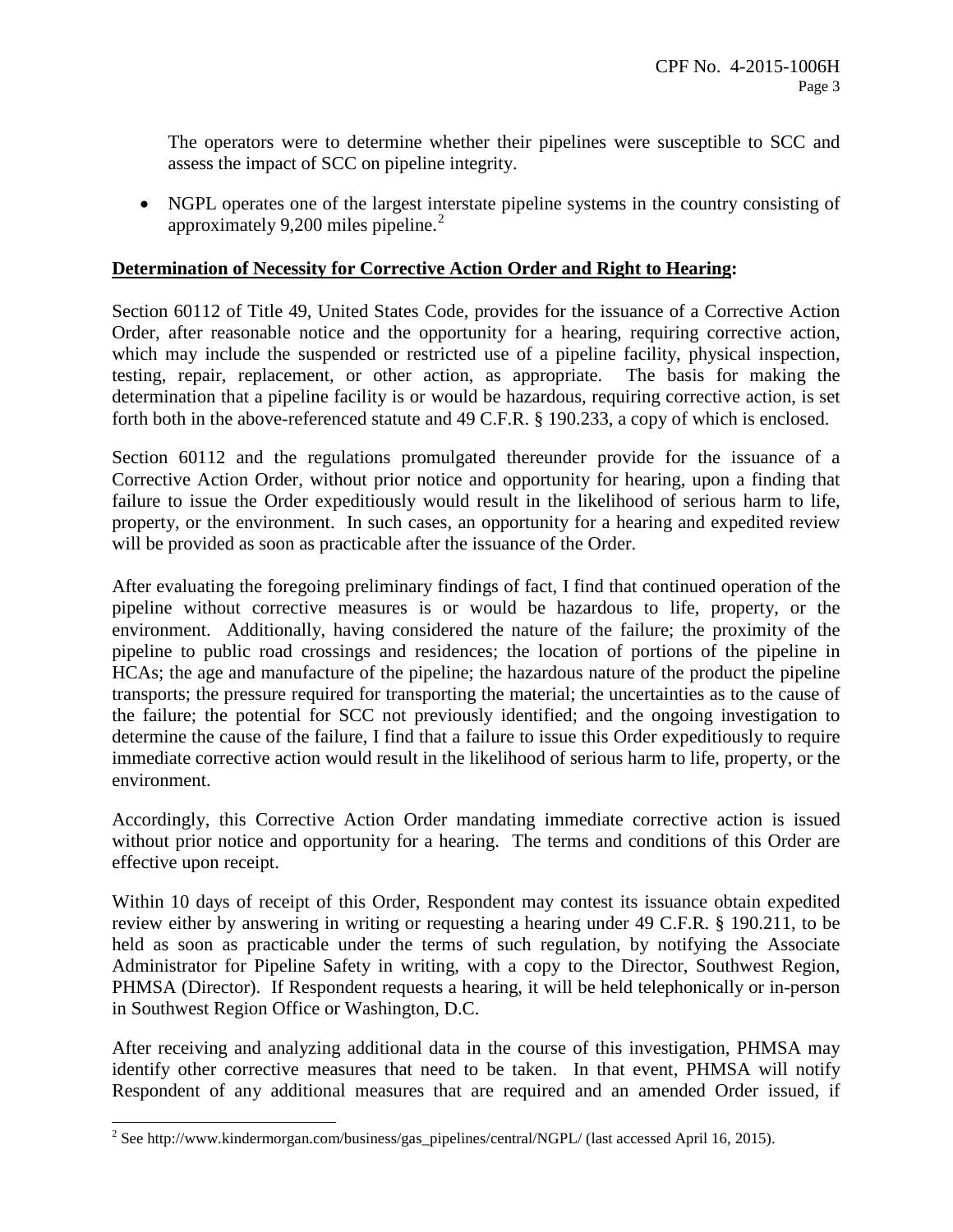necessary. To the extent consistent with safety, Respondent will be afforded notice and an opportunity for a hearing prior to the imposition of any additional corrective measures.

## **Required Corrective Actions:**

Pursuant to 49 U.S.C. § 60112, I hereby order NGPL to immediately take the following corrective actions on the Amarillo #4 pipeline:

## Definitions:

- *"Affected Segment"* **-** The *"Affected Segment"* means NGPL's Amarillo #4 pipeline extending 20.47 miles from Compressor Station 112 to Compressor Station 191.
- *"Isolated Segment"* The *"Isolated Segment"* means the 9.5-mile segment of NGLP's 30 inch Amarillo #4 from Valve 1203 to Valve 1204.
- **"***Director***"** The *"Director"* means the Director, Pipeline and Hazardous Materials Safety Administration (PHMSA), Office of Pipeline Safety, Southwest Region. The Director's address is 8701 S. Gessner, Suite 1110, Housotn, Texas 77074.
- 1. **Operating Restriction.** NGPL must not operate the *Isolated Segment* until authorized to do so by the Director.
- 2. **Pressure Restriction.** NGPL must reduce and maintain a twenty percent (20%) pressure reduction in the actual operating pressure along the entire length of the *Affected Segment* such that the operating pressure along the *Affected Segment* will not exceed eighty percent (80%) of the actual operating pressure in effect immediately prior to the failure on April 13, 2015.
	- a. This pressure restriction is to remain in effect until written approval to increase the pressure or return the pipeline to its pre-failure operating pressure is obtained from the Director.
	- b. By April 20, 2015, NGPL must provide the Director the actual operating pressures of each compressor station and each main line pressure regulating station on the *Affected Segment* at the time of failure and the reduced pressure restriction set-points at these same locations.
	- c. This pressure restriction requires any relevant remote or local alarm limits, software programming set-points or control points, and mechanical over-pressure devices to be adjusted accordingly.
	- d. When determining the pressure restriction set-points, NGPL must take into account any "like pipe" locations, in-line inspection (ILI) features or anomalies present in the *Affected Segment* to provide for continued safe operation while further corrective actions are completed.
- 3. **Restart Plan**. Prior to resuming operation of the *Affected Segment* develop and submit a written *Restart Plan* to the Director for prior approval.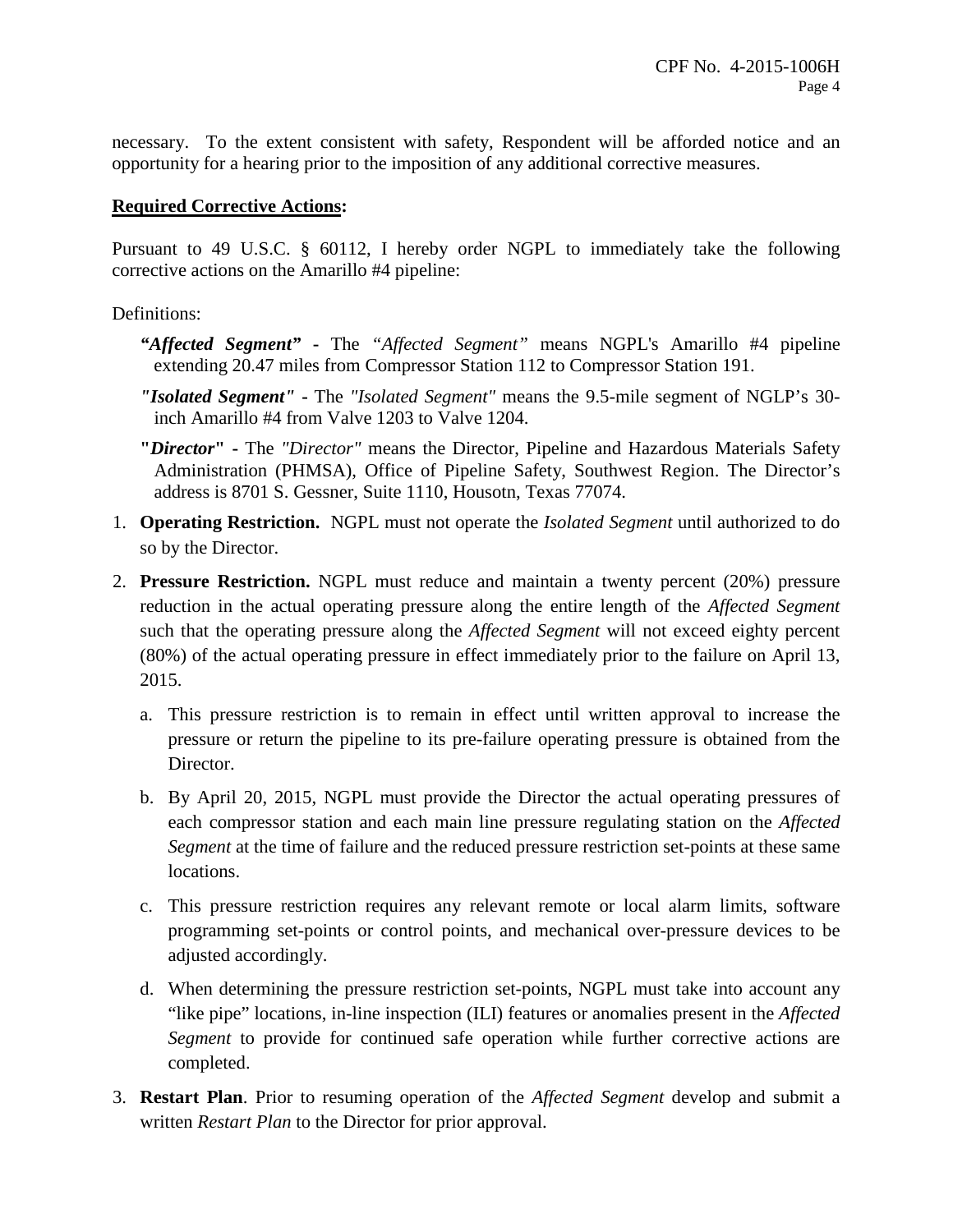- a. The Director may approve the *Restart Plan* incrementally without approving the entire plan but the *Affected Segment* cannot resume operation until the *Restart Plan* is approved in its entirety.
- b. Once approved by the Director, the *Restart Plan* will be incorporated by reference into this Order.
- c. The *Restart Plan* must provide for adequate patrolling of the *Affected Segment* during the restart process and must include incremental pressure increases during start up, with each increment to be held for at least 2 hours.
- d. The *Restart Plan* must include sufficient surveillance of the pipeline during each pressure increment to ensure that no leaks are present when operation of the line resumes.
- e. The *Restart Plan* must specify a day-light restart and include advance communications with local emergency response officials.
- f. The *Restart Plan* must provide for a review of the *Affected Segment* for conditions similar to those of the failure including a review of construction, operating and maintenance (O&M) and integrity management records such as in-line inspection (ILI) results, hydrostatic tests, root cause failure analysis of prior failures, aerial and ground patrols, corrosion, cathodic protection, excavations and pipe replacements. NGPL must address any findings that require remedial measures to be implemented prior to restart.
- g. The *Restart Plan* must also include documentation of the completion of all mandated actions, and a management of change plan to ensure that all procedural modifications are incorporated into NGPL's operations and maintenance procedures manual.
- h. The *Restart Plan* must provide for hydrostatic pressure testing of the *Affected Segment.*
- 4. **Return to Service.** After the Director approves the *Restart Plan*, NGPL may return the *Isolated Segment* to service but the operating pressure must not exceed eighty percent (80%) of the actual operating pressure in effect immediately prior to the failure on April 13, 2015 in accordance with Item 2 above.

## 5. **Removal of Pressure Restriction**.

- a. The Director may allow the removal or modification of the pressure restriction upon a written request from NGPL demonstrating that restoring the pipeline to its pre-failure operating pressure is justified based on a reliable engineering analysis showing that the pressure increase is safe considering all known defects, anomalies, and operating parameters of the pipeline.
- 6. The Director may allow the temporary removal or modification of the pressure restrictions upon a written request from NGPL demonstrating that temporary mitigative and preventive measures are implemented prior to and during the temporary removal or modification of the pressure restriction. The Director's determination will be based on the failure cause and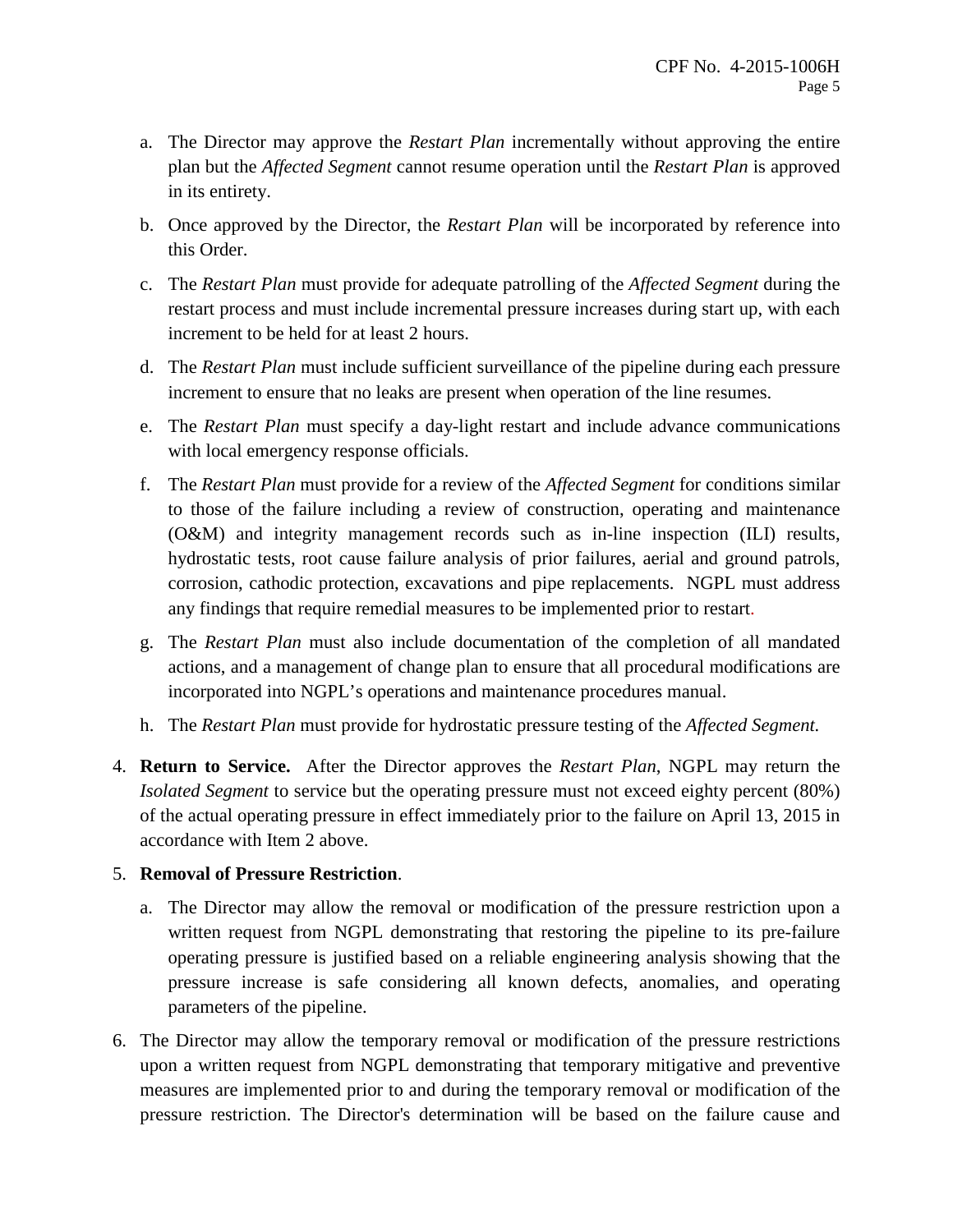provision of evidence that preventative and mitigative actions taken by the operator provide for the safe operation of the *Affected Segment* during the temporary removal or modification of the pressure restriction. Appeals to determinations of the Director in this regard will be decided by the Associate Administrator for Pipeline Safety.

- 7. **Mechanical and Metallurgical Testing**. Within 45 days of receipt of this Order, complete mechanical and metallurgical testing and failure analysis of the failed pipe, including an analysis of soil samples and any foreign materials. Complete the testing and analysis as follows:
	- a. Document the chain-of-custody when handling and transporting the failed pipe section and other evidence from the failure site.
	- b. Within 10 days of receipt of this Order, develop and submit the testing protocol and the proposed testing laboratory to the Director for prior approval.
	- c. Prior to beginning the mechanical and metallurgical testing, provide the Director with the scheduled date, time, and location of the testing to allow for an OPS representative to witness the testing.
	- d. Ensure the testing laboratory distributes all reports whether draft or final in their entirety to the Director at the same time they are made available to NGPL.
- 8. **Root Cause Failure Analysis.** Within 90 days following receipt of this Order, complete a root cause failure analysis (RCFA) and submit a final report of this RCFA to the Director. The RCFA must be supplemented/facilitated by an independent third-party acceptable to the Director and must document the decision making process and all factors contributing to the failure. The final report must include findings and any lessons learned and whether the findings and any lessons learned are applicable to other locations within NGPL's pipeline system.

## 9. **Remedial Work Plan (RWP).**

- a. Within 90 days following receipt of this Order, NGPL must submit a Remedial Work Plan (RWP) to the Director for approval.
- b. The Director may approve the RWP incrementally without approving the entire RWP.
- c. Once approved by the Director, the RWP will be incorporated by reference into this Order.
- d. The RWP must specify the tests, inspections, assessments, evaluations, and remedial measures NGPL will use to verify the integrity of the *Affected Segment*. It must address all known or suspected factors and causes of the April 13, 2015 failure. NGPL should consider both the risk of another failure and the consequence of another failure to develop a prioritized schedule for RWP related work along the *Affected Segment.*
- e. The RWP must include a procedure or process to:
	- i. Identify pipe in the *Affected Segment* with characteristics similar to the contributing factors identified for the April 13, 2015 failure.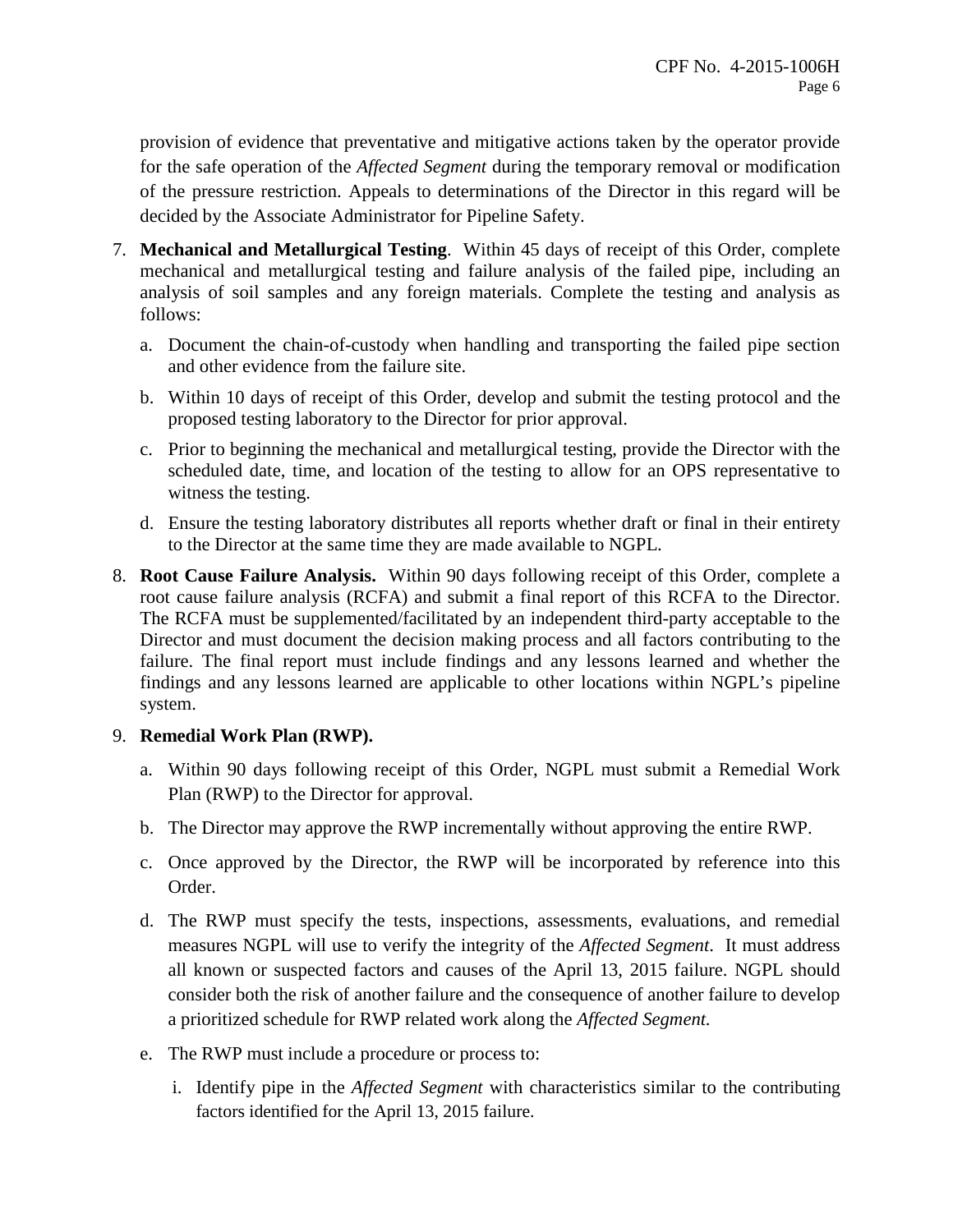- ii. Gather all data necessary to review the failure history (in service and pressure test failures) of the *Affected Segment* and to prepare a written report containing all the available information such as the locations, dates, and causes of leaks and failures.
- iii. Integrate the results of the metallurgical testing, root cause failure analysis, and other corrective actions required by this Order with all relevant pre-existing operational and assessment data for the *Affected Segment.* Pre-existing operational data includes, but is not limited to, construction, operations, maintenance, testing, repairs, prior metallurgical analyses, and any third party consultation information. Pre-existing assessment data includes, but is not limited to, ILI tool runs, hydrostatic pressure testing, direct assessments, close interval surveys, and DCVG/ACVG surveys.
- iv. Determine if conditions similar to those contributing to the failure on April 13, 2015 are likely to exist elsewhere within the NGPL pipeline systems*.*
- v. Conduct additional field tests, inspections, assessments, and/or evaluations to determine whether, and to what extent, the conditions associated with the failure on April 13, 2015 and other failures from the failure history or any other integrity threats are present elsewhere on the *Affected Segment*. At a minimum, this process must consider all failure causes and specify the use of one or more of the following:
	- 1) Inline inspection (ILI) tools that are technically appropriate for assessing the pipeline system based on the cause of failure on April 13, 2015 and that can reliably detect and identify anomalies,
	- 2) Hydrostatic pressure testing,
	- 3) Close-interval surveys,
	- 4) Cathodic protection surveys, to include interference surveys in coordination with other utilities (e.g. underground utilities, overhead power lines, etc.) in the area,
	- 5) Coating surveys,
	- 6) Stress corrosion cracking surveys,
	- 7) Selective seam corrosion surveys; and,
	- 8) Other tests, inspections, assessments, and evaluations appropriate for the failure causes.

Note: NGPL may use the results of previous tests, inspections, assessments, and evaluations if approved by the Director, provided the results of the tests, inspections, assessments, and evaluations are analyzed with regard to the factors known or suspected to have caused the April 13, 2015 failure.

vi. Describe the inspection and repair criteria NGPL will use to prioritize, excavate, evaluate, and repair anomalies, imperfections, and other identified integrity threats. Include a description of how any defects will be graded and a schedule for repairs or replacement.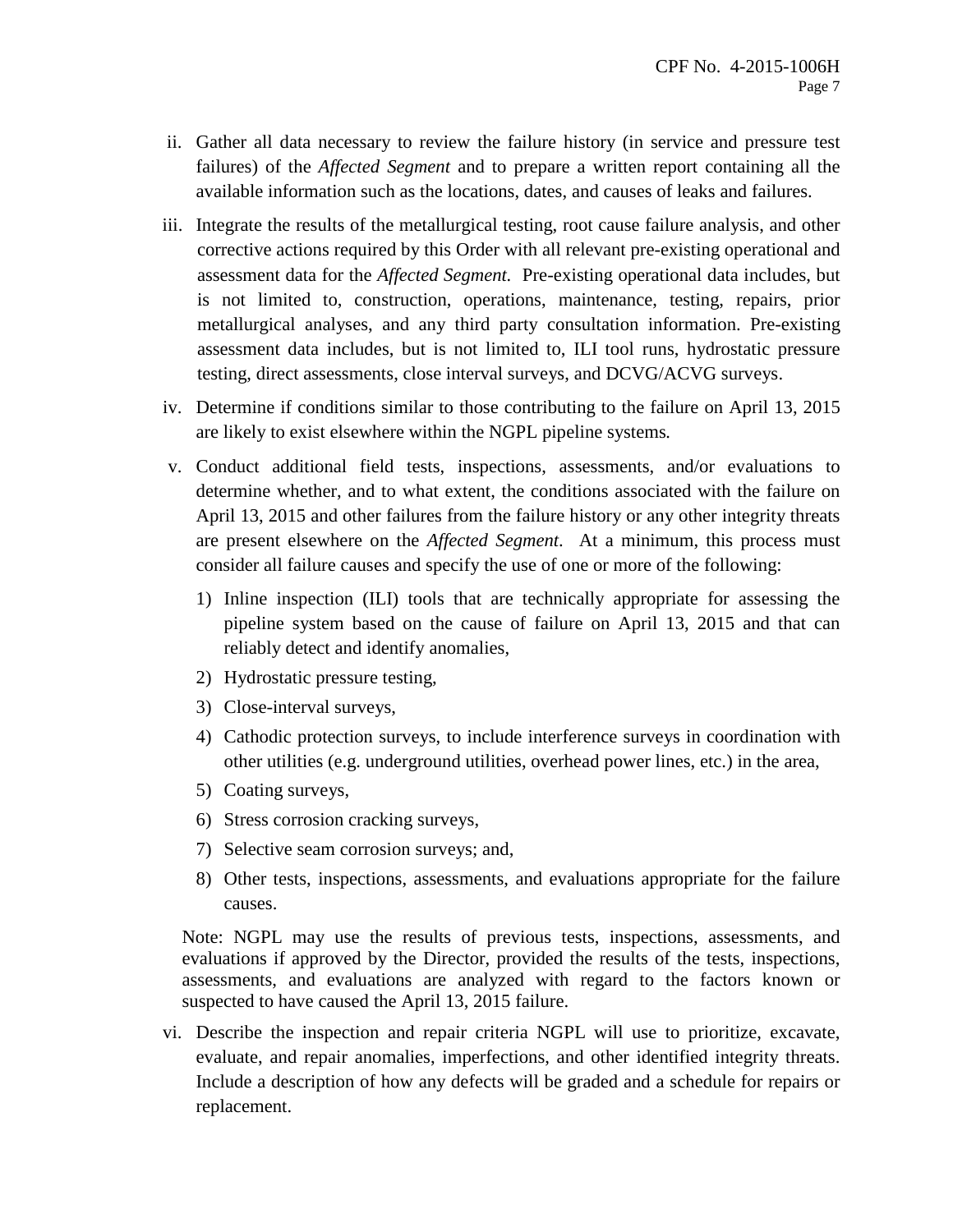- vii. Based on the known history and condition of the *Affected Segment,* describe the methods NGPL will use to repair, replace, or take other corrective measures to remediate the conditions associated with the pipeline failure on April 13, 2015 and to address other known integrity threats along the *Affected Segment*.
- viii. Implement continuing long-term periodic testing and integrity verification measures to ensure the ongoing safe operation of the *Affected Segment* considering the results of the analyses, inspections, evaluations, and corrective measures undertaken pursuant to the Order.
- f. Include a proposed schedule for completion of the RWP.
- g. NGPL must revise the RWP as necessary to incorporate new information obtained during the failure investigation and remedial activities, to incorporate the results of actions undertaken pursuant to this Order, and/or to incorporate modifications required by the Director.
	- i. Submit any plan revisions to the Director for prior approval.
	- ii. The Director may approve plan revisions incrementally.
	- iii. Any and all revisions to the RWP after it has been approved and incorporated by reference into this Order will be fully described and documented.
- h. Implement the RWP as it is approved by the Director, including any revisions to the plan and maintain records of all actions taken pursuant to this Corrective Action Order for a period not less than 10 years.

## **Other Requirements:**

- 1. *Reporting.* Submit quarterly reports to the Director that: (1) include all available data and results of the testing and evaluations required by this Order; (2) document any approved revisions to the RWP and their implementation; and (3) describe the progress of the repairs or other remedial actions being undertaken. The first quarterly report is due on July 1, 2015. The Director may change the interval for the submission of these reports.
- 2. *Documentation of Costs.* It is requested but not required that Respondent maintain documentation of the costs associated with implementation of this Order. Include in each monthly report the to-date total costs associated with: (1) preparation and revision of procedures, studies and analyses; and (2) physical changes to pipeline facilities, including repairs, replacements and other modifications.
- 3. *Approvals.* With respect to each submission requiring the approval of the Director, the Director may: (a) approve the submission in whole or in part; (b) approve the submission on specified conditions; (c) modify the submission to cure any deficiencies; (d) disapprove the submission in whole or in part and direct Respondent to modify the submission; or (e) any combination of the above. In the event of approval, approval upon conditions, or modification by the Director, Respondent shall proceed to take all action